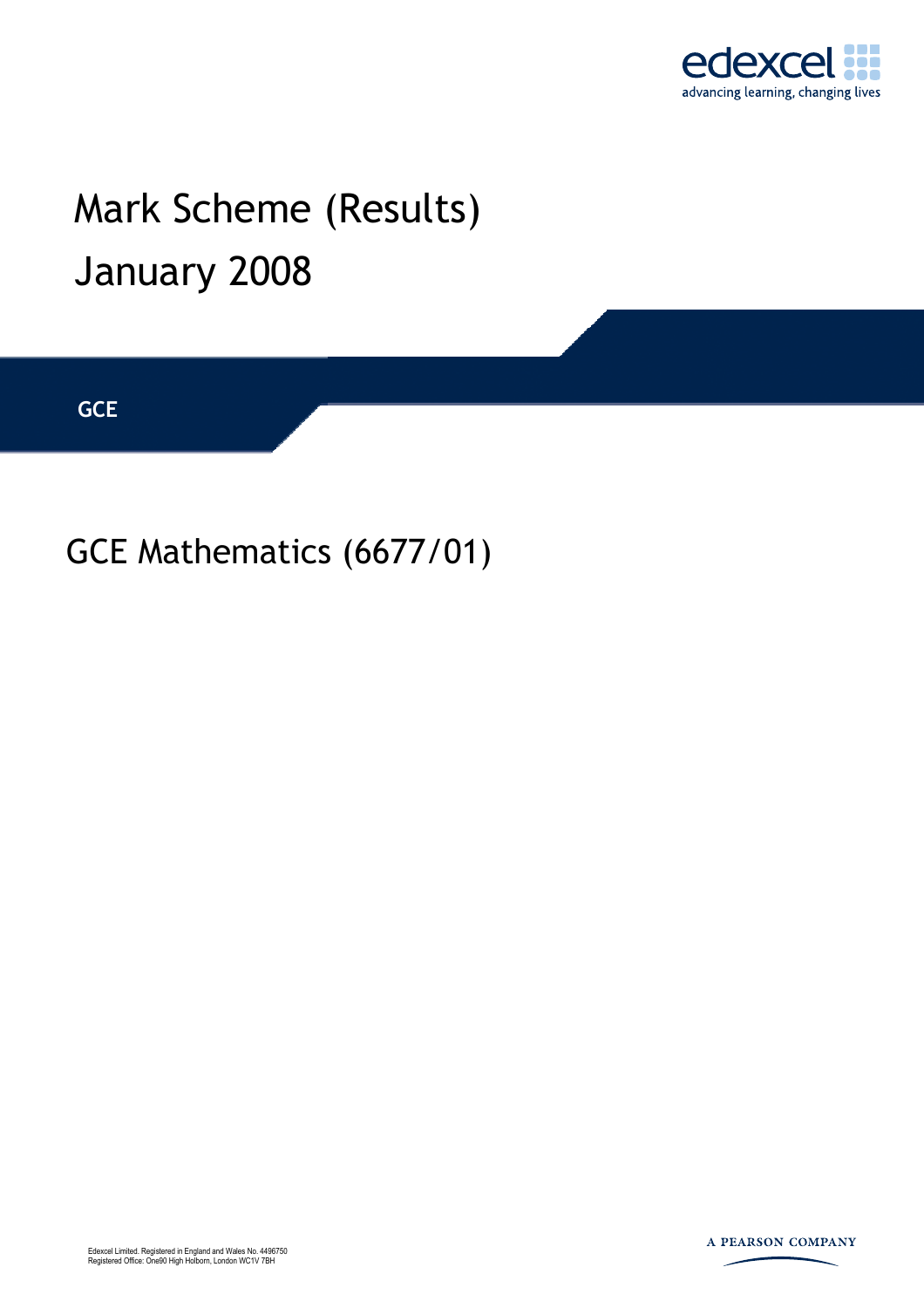## edexcel :::

## **January 2008 6677 Mechanics M1 Mark Scheme**

| Question<br>Number | Scheme                                                                          | Marks                              |
|--------------------|---------------------------------------------------------------------------------|------------------------------------|
| 1(a)               | $\sqrt{5}$<br>$\rightarrow$ 3<br>$\epsilon$<br>A<br>B<br>$\overline{1}$         |                                    |
| (b)                | $\frac{1}{2}$<br>1<br>$I = 4(5-1) = 16$ Ns                                      | M1 A1 (2)                          |
|                    | CLM:<br>$4 x 5 - m x 3 = 4 x 1 + m x 2$<br>$\Rightarrow$ m = 3.2<br>or          | M1A1<br>DM1 A1<br>(4)<br><b>or</b> |
|                    | $16 = m(3 + 2)$                                                                 | $M1$ Al                            |
|                    | $\Rightarrow$ $m = 3.2$                                                         | DM1 A1<br>(4) 6                    |
| 2.(a)              | $27 = 0 + \frac{1}{2}a.3^2 \implies a = 6$                                      | M1 A1 (2)                          |
| (b)                | $v = 6 \times 3 = 18 \text{ m s}^{-1}$                                          | M1 A1 f.t.<br>(2)                  |
| (c)                | From $t = 3$ to $t = 5$ , $s = 18 \times 2 - \frac{1}{2} \times 9.8 \times 2^2$ | M1 A1 f.t.                         |
|                    | Total ht. = $s + 27 = 43.4$ m, 43 m                                             | M1 A1 (4)                          |
|                    |                                                                                 | 8                                  |
|                    |                                                                                 |                                    |
|                    |                                                                                 |                                    |
|                    |                                                                                 |                                    |
|                    |                                                                                 |                                    |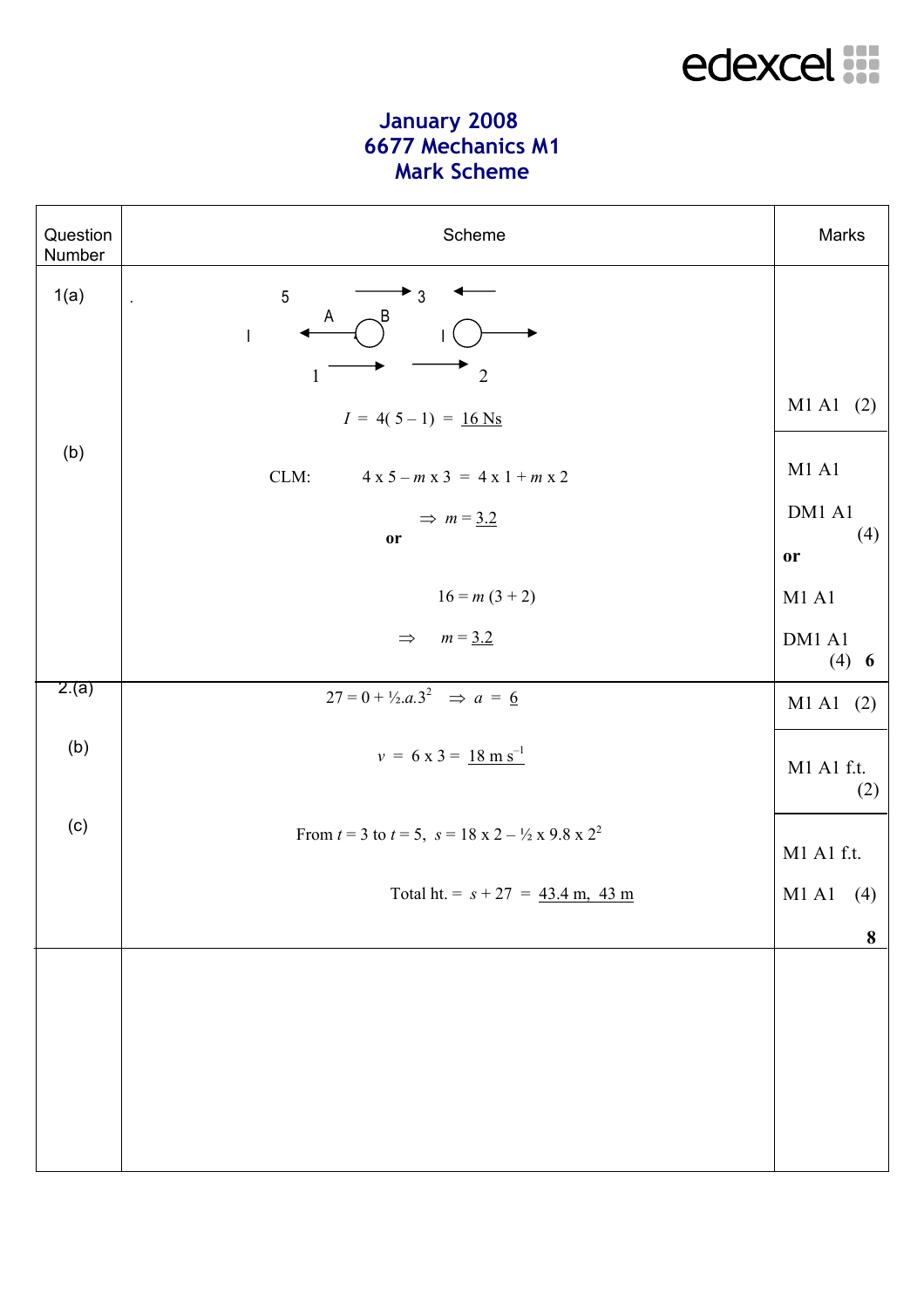| Question<br>Number | Scheme                                                                                                                               | Marks                                      |
|--------------------|--------------------------------------------------------------------------------------------------------------------------------------|--------------------------------------------|
| 3.(a)              | V<br>Shape 'V'<br>15<br>Shape for last 22s<br>(with $V > 15$ )<br>5<br>Figures<br>$\overline{16}$<br>$\mathbf{H}$<br>$\overline{22}$ | B1<br>B1<br>B1<br>(3)                      |
| (b)                | $\boldsymbol{t}$<br>$\frac{1}{2}(15+5)$ x t = 120<br>$\Rightarrow$ t = 12 $\rightarrow$ T = 12 + 16 + 22 = 50 s                      | M1<br>M1 A1 (3)                            |
| (c)                | $120 + \frac{1}{2}(V + 5) \cdot 16 + 22V = 1000$<br>Solve: $30V = 840 \Rightarrow V = 28$                                            |                                            |
| 4.(a)              | $R$ (// plane):<br>49 cos $\theta = 6g \sin 30$                                                                                      | M1A1                                       |
| (b)                | $\Rightarrow$ cos $\theta = 3/5$ *<br>R (perp to plane): $R = 6g \cos 30 + 49 \sin \theta$<br>$R \approx 90.1$ or 90 N               | A1<br>(3)<br>$M1$ Al<br>DM1 A1 $(4)$       |
| (c)                | $R$ (// to plane):<br>$49 \cos 30 - 6g \sin 30 = 6a$<br>$\Rightarrow$ a $\approx$ 2.17 or 2.2 m s <sup>-2</sup>                      | $M1$ A2,1,0<br>A <sub>1</sub><br>(4)<br>11 |
|                    |                                                                                                                                      |                                            |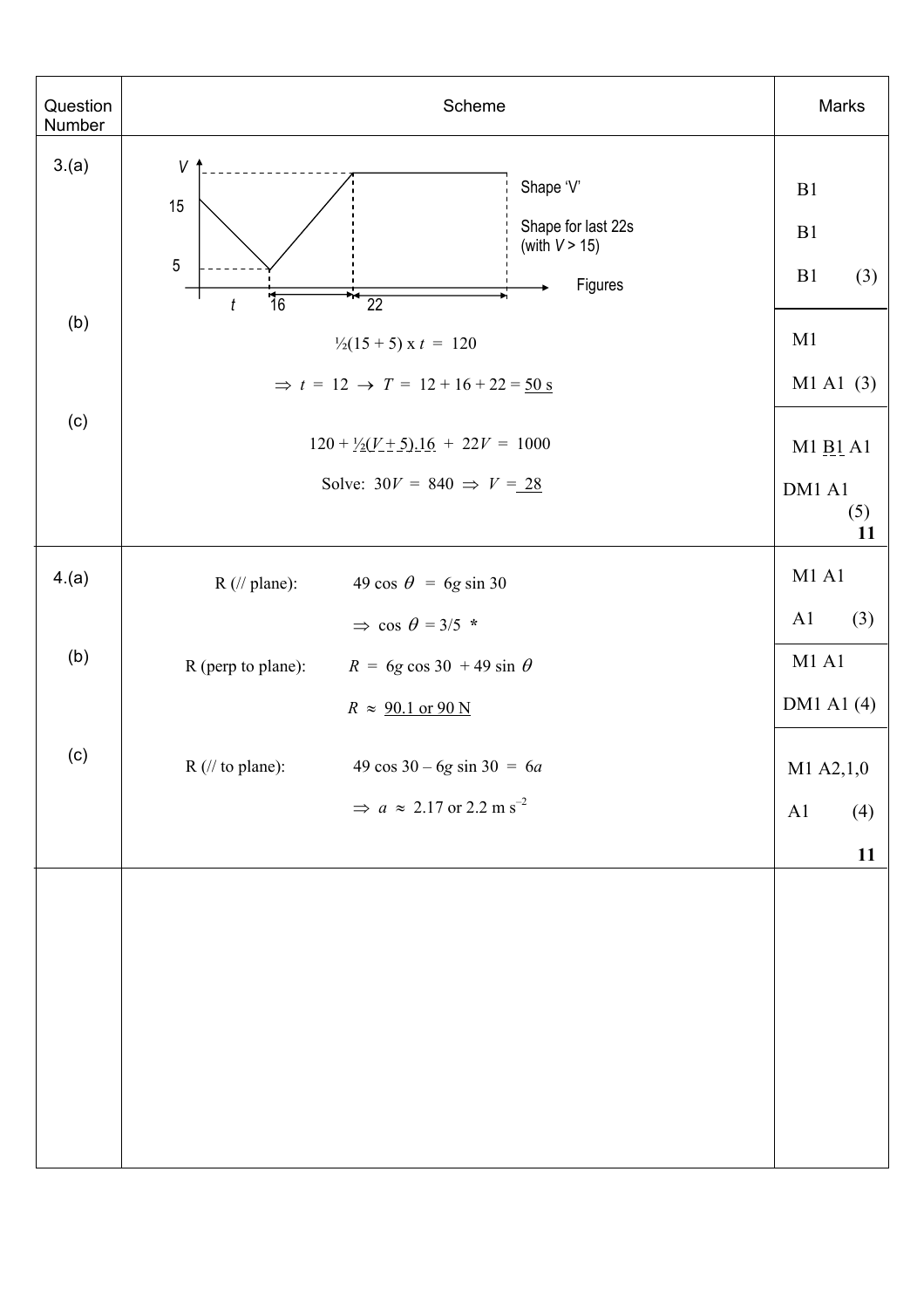| Question<br>Number | Scheme                                                                                             |                | Marks |  |
|--------------------|----------------------------------------------------------------------------------------------------|----------------|-------|--|
| 5.(a)              | S<br>$M(A)$ : $Tx 4 = 12gx 2.5$<br>$\frac{T}{C}$ B<br>$\Lambda$                                    | M1A1           |       |  |
|                    | $T = 7.5g$ or 73.5 N                                                                               | A1             |       |  |
|                    | $R(\uparrow) S + T = 12g$                                                                          | M1             |       |  |
|                    | $\Rightarrow$ S = 4.5g or 44.1 N                                                                   | A <sub>1</sub> | (5)   |  |
|                    | $\mathbf U$<br>$\mathbf{B}$<br>$\mathcal{C}$<br>$\mathbf{A}$                                       |                |       |  |
| (b)                | 16g<br>12g<br>$M(A)$ $V x 4 = 16g x y + 12g x 2.5$                                                 | <b>M1 A1</b>   |       |  |
|                    | $V = \frac{4gy + 7.5g}{20}$ or $\frac{39.2y + 73.5 \text{ N}}{20}$                                 | A <sub>1</sub> | (3)   |  |
|                    | $V \le 98 \implies 39.2y + 73.5 \le 98$                                                            | M1             |       |  |
| (c)                | $\Rightarrow$ y $\leq$ 0.625 = 5/8                                                                 | DM1            |       |  |
|                    | Hence "load must be no more than $5/8$ m from $A$ " (o.e.)                                         | A <sub>1</sub> | (3)   |  |
|                    |                                                                                                    |                | 11    |  |
| 6.(a)              | Speed = $\sqrt{(5^2 + 8^2)} \approx 9.43 \text{ m s}^{-1}$                                         | M1A1           | (2)   |  |
| (b)                | Forming arctan 8/5 or arctan 5/8 oe                                                                | M1             |       |  |
|                    | Bearing = 360 – arctan 5/8 or $270 + \arctan 8/5 = 328$                                            | DM1 A1 (3)     |       |  |
| (c)                | At $t = 3$ , p.v. of $P = (7 - 15)\mathbf{i} + (-10 + 24)\mathbf{j} = -8\mathbf{i} + 14\mathbf{j}$ | M1A1           |       |  |
|                    | Hence $-8i + 14j + 4(u + vj) = 0$                                                                  | M1             |       |  |
|                    | $\Rightarrow$ $u=2, v=-3.5$                                                                        | DM1 A1 (5)     |       |  |
| (d)                | p.v. of <i>P t</i> secs after changing course = $(-8i + 14j) + t(2i - 3.5j)$                       | M1             |       |  |
|                    | $= 7i + $                                                                                          | DM1            |       |  |
|                    | Hence total time = $10.5$ s                                                                        | A <sub>1</sub> | (3)   |  |
|                    |                                                                                                    |                | 13    |  |